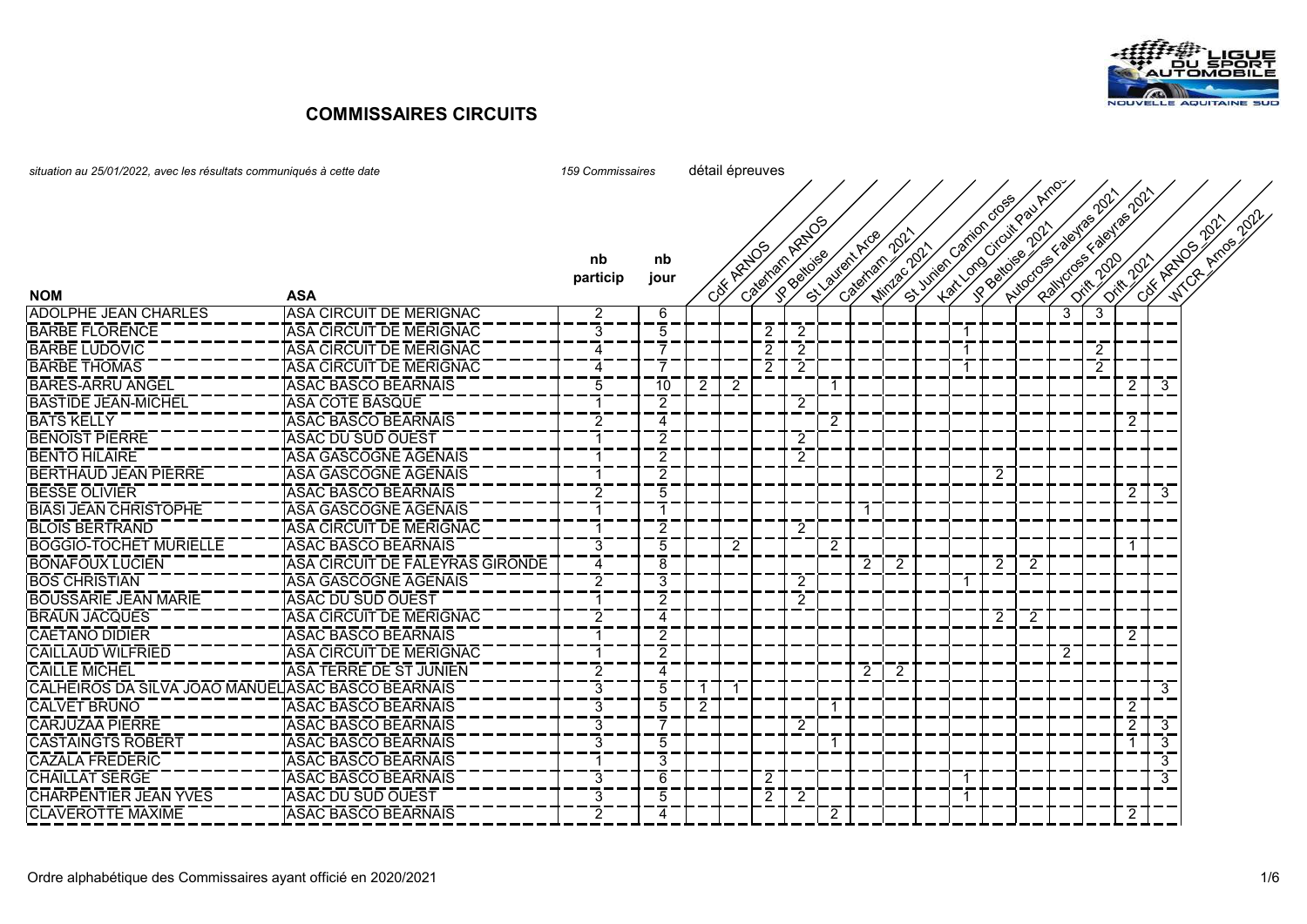

| situation au 25/01/2022, avec les résultats communiqués à cette date | 159 Commissaires                | détail épreuves         |                |   |           |                |                |   |                            |                     |                |  |                                                          |                |                                                   |    |                |             |                             |
|----------------------------------------------------------------------|---------------------------------|-------------------------|----------------|---|-----------|----------------|----------------|---|----------------------------|---------------------|----------------|--|----------------------------------------------------------|----------------|---------------------------------------------------|----|----------------|-------------|-----------------------------|
|                                                                      |                                 |                         |                |   |           |                |                |   |                            |                     |                |  |                                                          |                |                                                   |    |                |             | 2021                        |
| <b>NOM</b>                                                           | <b>ASA</b>                      | nb<br>particip          | nb<br>jour     |   | CSK ARADS | Cateman Ration |                |   | St. Valley Arce<br>Cateman | 202<br>Mindage 2021 |                |  | Hart London Citour Republican<br>St June of British does |                | Paintons & Pael Tras 2011<br>Autocos E valentas's |    | Difference     | CNE ARTICO' | Arrange 2021<br><b>Mich</b> |
| <b>COTTE FREDERICK</b>                                               | <b>ASA COTE BASQUE</b>          | -1                      | $\overline{2}$ |   |           |                | $\overline{c}$ |   |                            |                     |                |  |                                                          |                |                                                   |    |                |             |                             |
| <b>CURUTCHET SERGE</b>                                               | <b>ASA COTE BASQUE</b>          | $\mathbf{1}$            | $\overline{2}$ |   |           |                | $\overline{2}$ |   |                            |                     |                |  |                                                          |                |                                                   |    |                |             |                             |
| <b>DARNAUDGUILLEM JULIEN</b>                                         | ASA CIRCUIT DE MERIGNAC         | 2                       | 6              |   |           |                |                |   |                            |                     |                |  |                                                          |                | 3                                                 | 3  |                |             |                             |
| <b>DE ALMEIDA RAFAEL</b>                                             | <b>ASAC BASCO BEARNAIS</b>      | 6                       | 12             | 2 | -2        |                |                |   |                            |                     | 2              |  |                                                          |                |                                                   |    | 2              | 3           |                             |
| <b>DELAGE CHRISTOPHE</b>                                             | <b>ASAC BASCO BEARNAIS</b>      | $\overline{c}$          | 5              |   |           |                |                |   |                            |                     |                |  |                                                          |                |                                                   |    | 2              | 3           |                             |
| <b>DELESTRE ROGER</b>                                                | <b>ASA GASCOGNE AGENAIS</b>     | $\overline{2}$          | 4              |   |           |                |                |   |                            |                     |                |  | $\overline{2}$                                           | 2              |                                                   |    |                |             |                             |
| <b>DELETOILLE AMANDINE</b>                                           | ASA TERRE DE ST JUNIEN          | $\mathbf 1$             | 2              |   |           |                |                |   |                            | 2                   |                |  |                                                          |                |                                                   |    |                |             |                             |
| <b>DESCAZEAUX JEAN-CLAUDE</b>                                        | <b>ASAC BASCO BEARNAIS</b>      | 3                       | 5              |   | 2         |                |                |   |                            |                     |                |  |                                                          |                |                                                   |    | 2              |             |                             |
| <b>DOLEANS ERIC</b>                                                  | <b>ASAC BASCO BEARNAIS</b>      | $\overline{7}$          | 14             |   | 2         |                | 2              | 2 |                            |                     | $\mathbf{2}$   |  |                                                          |                |                                                   |    | $\overline{2}$ | 3           |                             |
| <b>IDOLEANS VERONIQUE</b>                                            | <b>ASAC BASCO BEARNAIS</b>      | 6                       | 10             |   | 2         |                | 2              |   |                            |                     | $\overline{2}$ |  |                                                          |                |                                                   |    | $\overline{2}$ |             |                             |
| <b>DUBOURG DAVID</b>                                                 | <b>ASAC DU SUD OUEST</b>        | -1                      | $\overline{2}$ |   |           |                | 2              |   |                            |                     |                |  |                                                          |                |                                                   |    |                |             |                             |
| <b>IDUFAU CORINNE</b>                                                | <b>ASA TERRE DE ST JUNIEN</b>   | $\overline{c}$          | 4              |   |           |                |                |   | 2                          | 2                   |                |  |                                                          |                |                                                   |    |                |             |                             |
| <b>DUNOUAU SEBASTIEN</b>                                             | <b>ASAC BASCO BEARNAIS</b>      | 4                       | $\overline{8}$ |   | 2         |                |                |   |                            |                     |                |  |                                                          |                |                                                   |    | $\overline{2}$ | 3           |                             |
| <b>FELARD THIERRY</b>                                                | ASA CIRCUIT DE MERIGNAC         | $\overline{2}$          | 4              |   |           |                |                |   |                            |                     |                |  |                                                          |                | $2^{\circ}$                                       | 2  |                |             |                             |
| <b>FERREIRA DE SOUZA MARCO</b>                                       | <b>ASAC BASCO BEARNAIS</b>      | $\overline{c}$          | $\overline{2}$ |   |           |                |                |   |                            |                     |                |  |                                                          |                |                                                   |    |                |             |                             |
| <b>FEUILLET FABIEN</b>                                               | <b>ASAC BASCO BEARNAIS</b>      | 6                       | -12            | 2 | -2        |                |                |   |                            |                     | $\overline{2}$ |  |                                                          |                |                                                   |    | $\overline{2}$ | 3           |                             |
| <b>FRUGIER LAETITIA</b>                                              | ASA TERRE DE ST JUNIEN          |                         | $\overline{2}$ |   |           |                |                |   |                            | 2                   |                |  |                                                          |                |                                                   |    |                |             |                             |
| <b>GARDERE XAN</b>                                                   | ASA ADOUR PAYS BASQUE           | -1                      | 3              |   |           |                |                |   |                            |                     |                |  |                                                          |                |                                                   |    |                | 3           |                             |
| <b>GAUGAIN BAPTISTE</b>                                              | <b>ASAC DU SUD OUEST</b>        | -1                      |                |   |           |                |                |   |                            |                     |                |  |                                                          |                |                                                   |    |                |             |                             |
| <b>GAUGAIN DIMITRI</b>                                               | <b>ASAC DU SUD OUEST</b>        |                         | $\overline{2}$ |   |           |                | $\overline{2}$ |   |                            |                     |                |  |                                                          |                |                                                   |    |                |             |                             |
| <b>GAY STEPHANE</b>                                                  | <b>ASAC BASCO BEARNAIS</b>      | 2                       | 4              | 2 |           |                |                |   |                            |                     |                |  |                                                          |                |                                                   |    | $\overline{2}$ |             |                             |
| <b>GENSOUS LUCAS</b>                                                 | <b>ASAC BASCO BEARNAIS</b>      | 2                       | 3              | 2 |           |                |                |   |                            |                     |                |  |                                                          |                |                                                   |    |                |             |                             |
| <b>GERBAUD PATRIC</b>                                                | <b>ASA GASCOGNE AGENAIS</b>     | -1                      | $\overline{2}$ |   |           |                |                |   | 2                          |                     |                |  |                                                          |                |                                                   |    |                |             |                             |
| <b>GIRARD BASTIEN</b>                                                | <b>ASAC DU SUD OUEST</b>        | $\overline{\mathbf{1}}$ | $\overline{2}$ |   |           |                | $\overline{2}$ |   |                            |                     |                |  |                                                          |                |                                                   |    |                |             |                             |
| <b>GIRAUDIE MICHAEL</b>                                              | <b>ASA TERRE DE ST JUNIEN</b>   | $\overline{\mathbf{1}}$ | $\overline{2}$ |   |           |                |                |   |                            | 2                   |                |  |                                                          |                |                                                   |    |                |             |                             |
| <b>GOTREAU JEAN-PIERRE</b>                                           | ASA CIRCUIT DE MERIGNAC         | 2                       | 4              |   |           |                |                |   |                            |                     |                |  |                                                          |                | 3                                                 | -1 |                |             |                             |
| <b>GRAS CHRISTOPHE</b>                                               | ASA CIRCUIT DE FALEYRAS GIRONDE | $\overline{c}$          | 4              |   |           |                |                |   |                            |                     |                |  | $\overline{2}$                                           | $\overline{2}$ |                                                   |    |                |             |                             |
| <b>GRENIER CLAUDINE</b>                                              | <b>ASA GASCOGNE AGENAIS</b>     |                         | $\overline{2}$ |   |           |                | 2              |   |                            |                     |                |  |                                                          |                |                                                   |    |                |             |                             |
| <b>GROLLEAU FLORIAN</b>                                              | <b>ASAC BASCO BEARNAIS</b>      | 6                       | 12             |   | 2         | $\overline{2}$ |                |   |                            |                     |                |  |                                                          |                |                                                   |    | $\mathbf{2}$   | 3           |                             |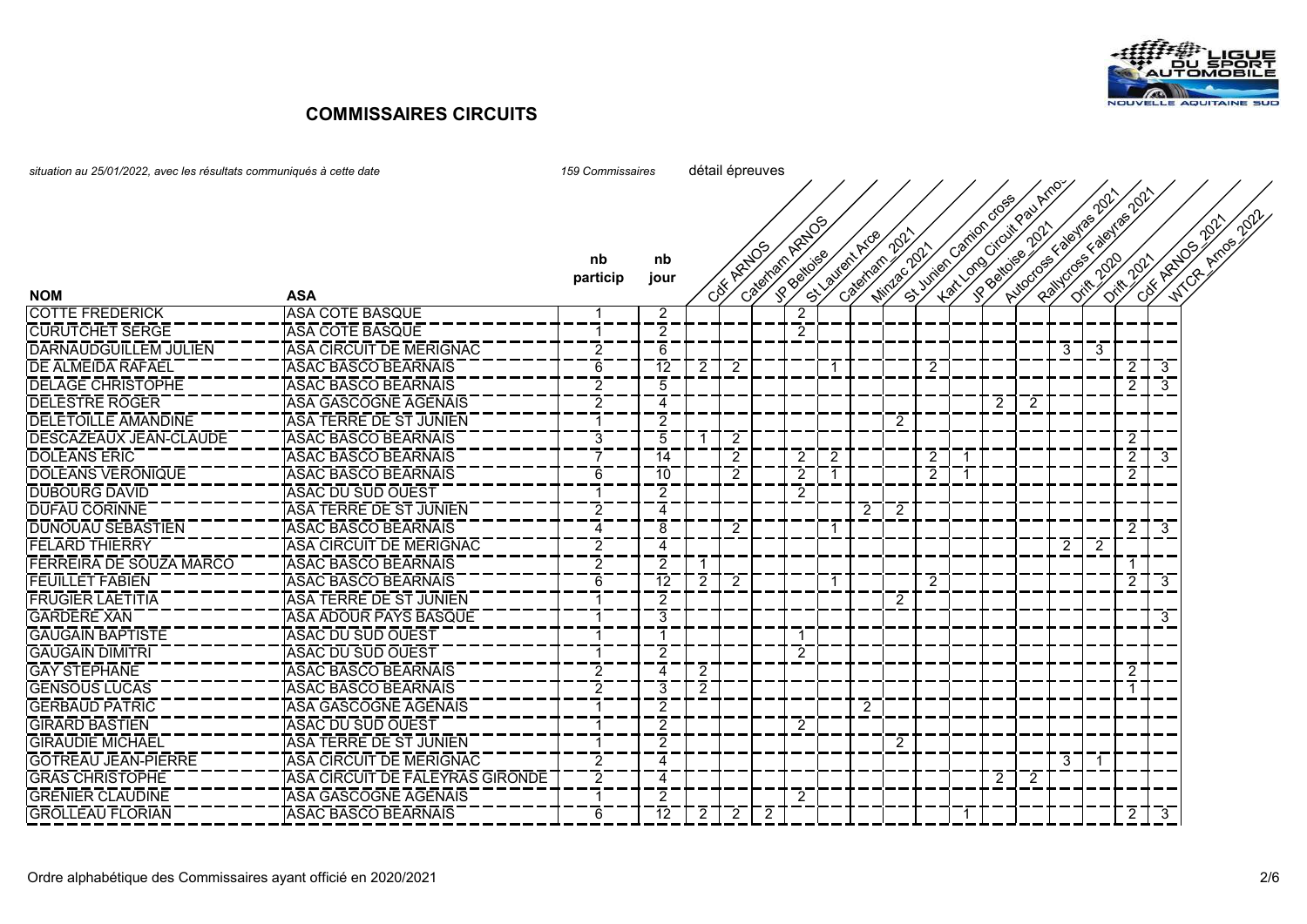

| situation au 25/01/2022, avec les résultats communiqués à cette date | 159 Commissaires                | détail épreuves |                |                |                |                    |                |    |                  |              |   |  |                       |                                         |   |                       |                     |   |                                             |
|----------------------------------------------------------------------|---------------------------------|-----------------|----------------|----------------|----------------|--------------------|----------------|----|------------------|--------------|---|--|-----------------------|-----------------------------------------|---|-----------------------|---------------------|---|---------------------------------------------|
|                                                                      |                                 |                 |                |                |                |                    |                |    |                  |              |   |  |                       |                                         |   |                       |                     |   |                                             |
|                                                                      |                                 |                 |                |                |                |                    |                |    |                  |              |   |  |                       |                                         |   |                       |                     |   |                                             |
|                                                                      |                                 |                 |                |                |                | Categories Retires |                |    |                  |              |   |  | St Junior Carico Cose | Lexicognosis pair<br>Nuccios valentasiv |   | Railroge Factors 2017 |                     |   | <b>NICOLE ATOMAGEMENT</b><br>CHE ARE DO TON |
|                                                                      |                                 |                 |                |                |                |                    |                |    | St. Vallert Arge | 2021         |   |  |                       |                                         |   |                       |                     |   |                                             |
|                                                                      |                                 | nb              | nb             |                | City Azzlos    |                    | <b>SPROVER</b> |    | Cateman          | Mindage 2021 |   |  |                       |                                         |   |                       | <b>Diffusion Rd</b> |   |                                             |
|                                                                      |                                 | particip        | jour           |                |                |                    |                |    |                  |              |   |  |                       |                                         |   |                       |                     |   |                                             |
| <b>NOM</b>                                                           | <b>ASA</b>                      |                 |                |                |                |                    |                |    |                  |              |   |  |                       |                                         |   |                       |                     |   |                                             |
| <b>GROLLEAU SYLVAIN</b>                                              | ASAC BASCO BEARNAIS             | 6               | 12             | $\overline{c}$ | $\overline{2}$ | $\overline{2}$     |                |    |                  |              |   |  |                       |                                         |   |                       | $\overline{c}$      | 3 |                                             |
| <b>GROS DIDIER</b>                                                   | ASA TERRE DE ST JUNIEN          | 1               | 2              |                |                |                    |                |    |                  | $\mathbf{2}$ |   |  |                       |                                         |   |                       |                     |   |                                             |
| <b>GUERRERO OLIVIER</b>                                              | ASA CIRCUIT DE MERIGNAC         | 3               | 5              |                |                | 2                  | 2              |    |                  |              |   |  |                       |                                         |   |                       |                     |   |                                             |
| <b>HELIE CHRISTIANE</b>                                              | ASA CIRCUIT DE MERIGNAC         | -1              |                |                |                |                    |                |    |                  |              |   |  |                       |                                         |   |                       |                     |   |                                             |
| <b>HEURTEBIZE JEAN LUC</b>                                           | ASA TERRE DE ST JUNIEN          | 2               | 4              |                |                |                    |                |    | 2                | 2            |   |  |                       |                                         |   |                       |                     |   |                                             |
| <b>ILTIS PASCAL</b>                                                  | <b>ASA COTE BASQUE</b>          | 1               | $\overline{2}$ |                |                |                    | $\overline{2}$ |    |                  |              |   |  |                       |                                         |   |                       |                     |   |                                             |
| <b>JEAN ERIC</b>                                                     | ASA CIRCUIT DE MERIGNAC         | -1              | 2              |                |                |                    | 2              |    |                  |              |   |  |                       |                                         |   |                       |                     |   |                                             |
| <b>JEAN MICHEL</b>                                                   | ASA CIRCUIT DE MERIGNAC         | -1              | 1              |                |                |                    |                |    |                  |              |   |  |                       |                                         |   |                       |                     |   |                                             |
| <b>JOUANISSON ARNAUD</b>                                             | <b>ASA MAUVE</b>                | 1               | 2              |                |                |                    |                |    |                  | 2            |   |  |                       |                                         |   |                       |                     |   |                                             |
| <b>JOUANNEAUD JONATHAN</b>                                           | ASA TERRE DE ST JUNIEN          | $\overline{2}$  | 4              |                |                |                    |                |    | 2                | 2            |   |  |                       |                                         |   |                       |                     |   |                                             |
| <b>LAC FLORIANE</b>                                                  | <b>ASA GASCOGNE AGENAIS</b>     | -1              | 2              |                |                |                    |                |    | 2                |              |   |  |                       |                                         |   |                       |                     |   |                                             |
| <b>LACOSTE THIBAUT</b>                                               | <b>ASA MILITAIRE</b>            | 1               | 3              |                |                |                    |                |    |                  |              |   |  |                       |                                         |   |                       |                     | 3 |                                             |
| <b>LAFONT XAVIER</b>                                                 | <b>ASAC BASCO BEARNAIS</b>      | 5               | 10             | 2              |                |                    | 2              | 2  |                  |              | 2 |  |                       |                                         |   |                       | $\overline{2}$      |   |                                             |
| <b>LAGARDE QUENTIN</b>                                               | <b>ASAC BASCO BEARNAIS</b>      | 3               | 5              | $\overline{2}$ | -2             |                    |                | -1 |                  |              |   |  |                       |                                         |   |                       |                     |   |                                             |
| <b>LAGIERE GAETAN</b>                                                | <b>ASAC BASCO BEARNAIS</b>      | 6               | 12             | 2              |                |                    |                | 2  |                  |              | 2 |  |                       |                                         |   |                       | 2                   | 3 |                                             |
| <b>LAGIERE GILLES</b>                                                | <b>ASAC BASCO BEARNAIS</b>      | 4               | 8              |                | 2              |                    |                |    |                  |              | 2 |  |                       |                                         |   |                       |                     | 3 |                                             |
| <b>LAGOUARDAT CECILE</b>                                             | <b>ASAC BASCO BEARNAIS</b>      | 1               |                |                |                |                    |                | -1 |                  |              |   |  |                       |                                         |   |                       |                     |   |                                             |
| <b>LARQUE LAURENT</b>                                                | <b>ASAC BASCO BEARNAIS</b>      | 1               | -1             |                | -1             |                    |                |    |                  |              |   |  |                       |                                         |   |                       |                     |   |                                             |
| <b>LAVAL SIDONIE</b>                                                 | ASA CIRCUIT DE MERIGNAC         | 1               | 3              |                |                |                    |                |    |                  |              |   |  |                       |                                         |   | 3                     |                     |   |                                             |
| <b>LAXAGUE JACQUES</b>                                               | <b>ASAC BASCO BEARNAIS</b>      | 5               | 10             | 2              | 2              |                    |                | -1 |                  |              |   |  |                       |                                         |   |                       | 2                   | 3 |                                             |
| <b>ILE CORRE GAUTIER</b>                                             | <b>ASAC BASCO BEARNAIS</b>      | $\overline{2}$  | 4              |                | 2              |                    | 2              |    |                  |              |   |  |                       |                                         |   |                       |                     |   |                                             |
| LE QUEAU HERVE                                                       | ASA CIRCUIT DE MERIGNAC         | $\overline{2}$  | 6              |                |                |                    |                |    |                  |              |   |  |                       |                                         | 3 | -3                    |                     |   |                                             |
| LEBRAUD MICHEL                                                       | ASA TERRE DE ST JUNIEN          | 1               | 2              |                |                |                    |                |    |                  | 2            |   |  |                       |                                         |   |                       |                     |   |                                             |
| <b>LEBRECQ JEAN CLAUDE</b>                                           | <b>ASA TERRE DE ST JUNIEN</b>   | -1              | $\overline{2}$ |                |                |                    |                |    |                  | 2            |   |  |                       |                                         |   |                       |                     |   |                                             |
| <b>LESUEUR THIERRY</b>                                               | ASA CIRCUIT DE FALEYRAS GIRONDE | $\overline{2}$  | 4              |                |                |                    |                |    | 2                |              |   |  | 2                     |                                         |   |                       |                     |   |                                             |
| <b>LIGNEAU BENOIT</b>                                                | ASA CIRCUIT DE FALEYRAS GIRONDE | $\overline{2}$  | 4              |                |                |                    |                |    |                  |              |   |  | $\overline{2}$        | 2                                       |   |                       |                     |   |                                             |
| <b>LIZEAU JEAN LUC</b>                                               | ASA TERRE DE ST JUNIEN          | 2               | 4              |                |                |                    |                |    | 2                | 2            |   |  |                       |                                         |   |                       |                     |   |                                             |
| <b>MAGAL DENIS</b>                                                   | ASA CIRCUIT DE FALEYRAS GIRONDE |                 | 2              |                |                |                    |                |    |                  |              |   |  | 2                     |                                         |   |                       |                     |   |                                             |
| <b>MARILL BRUNO</b>                                                  | <b>ASAC DU SUD OUEST</b>        |                 | $\mathcal{P}$  |                |                |                    | 2              |    |                  |              |   |  |                       |                                         |   |                       |                     |   |                                             |
|                                                                      |                                 |                 |                |                |                |                    |                |    |                  |              |   |  |                       |                                         |   |                       |                     |   |                                             |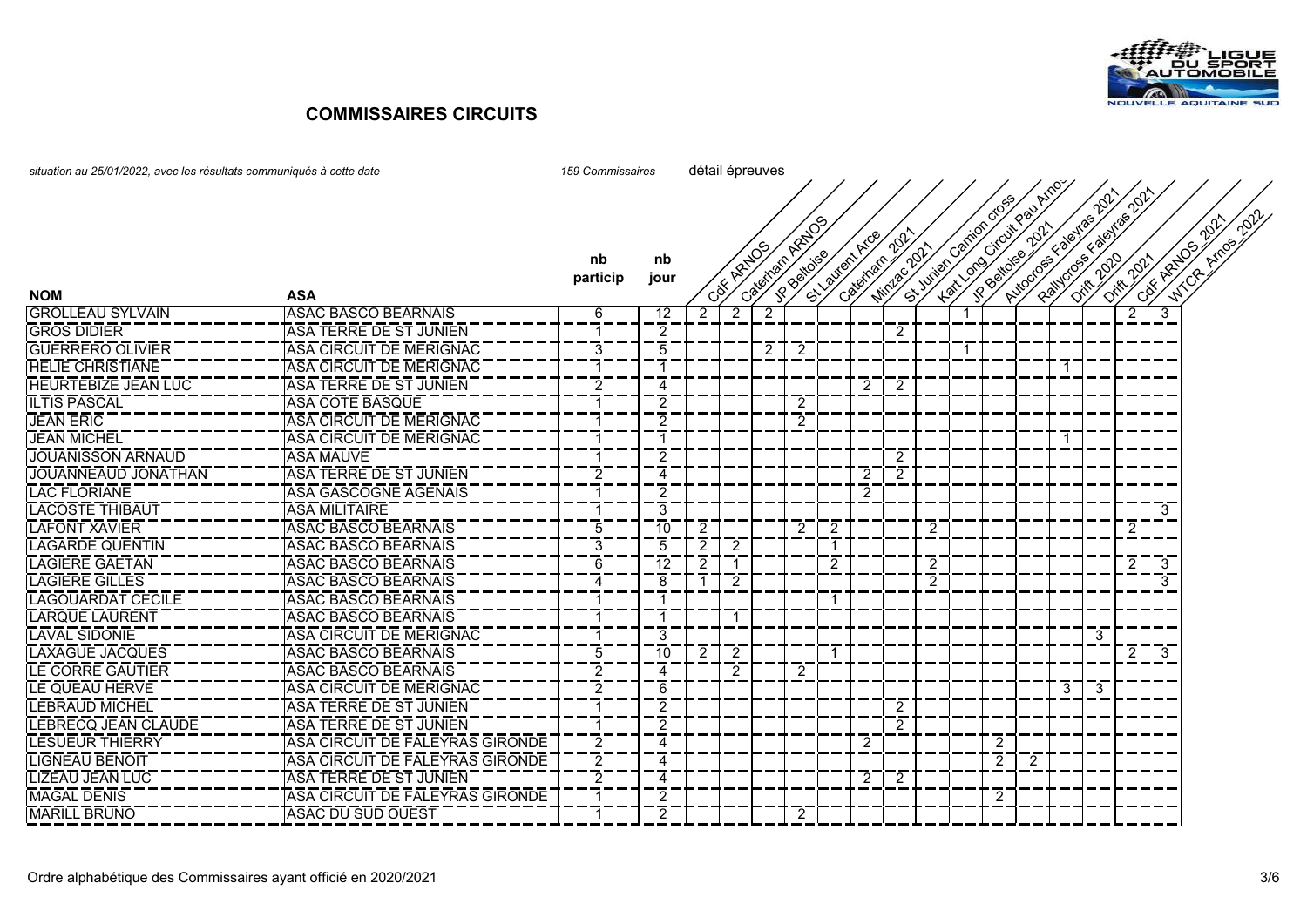

| situation au 25/01/2022, avec les résultats communiqués à cette date |                                  | 159 Commissaires | détail épreuves |   |           |                |   |                |                             |                |   |                     |                                             |                 |                        |  |                |                         |              |
|----------------------------------------------------------------------|----------------------------------|------------------|-----------------|---|-----------|----------------|---|----------------|-----------------------------|----------------|---|---------------------|---------------------------------------------|-----------------|------------------------|--|----------------|-------------------------|--------------|
|                                                                      |                                  |                  |                 |   |           | Cateman Ratio  |   |                | $\gamma^{\circ}$            |                |   | St June of Omborson | Autorios < paires 2011<br>Lexicons crioling |                 | Railways & Baylos 2017 |  |                | W.C.B. Arms 2022        |              |
|                                                                      |                                  | nb               | nb              |   | CSK ARADS |                |   |                | St. Vallent Arge<br>Cateman | Mindage 2021   |   |                     |                                             | R Battolee 2011 |                        |  | Differences    |                         | Cott ARDOS V |
| <b>NOM</b>                                                           | <b>ASA</b>                       | particip         | jour            |   |           |                |   |                |                             |                |   |                     |                                             |                 |                        |  |                |                         |              |
| <b>MARQUINE MICHEL</b>                                               | <b>ASAC BASCO BEARNAIS</b>       | Δ                | 8               |   |           |                |   | 2              |                             |                |   |                     |                                             |                 |                        |  | $\overline{2}$ | 3                       |              |
| <b>MATHIEU BRANDON</b>                                               | ASA DE GUYENNE & DU VILLENEUVOIS | 4                | 8               |   |           | 2              | 2 |                |                             |                |   |                     | $\overline{2}$                              | $\overline{2}$  |                        |  |                |                         |              |
| <b>MATHIEU HERVE</b>                                                 | ASA DE GUYENNE & DU VILLENEUVOIS | 5                | 9               |   |           | $\overline{2}$ | 2 |                |                             |                |   |                     | $\overline{2}$                              | 2               |                        |  |                |                         |              |
| <b>MATHIEU JOACHIM</b>                                               | ASA DE GUYENNE & DU VILLENEUVOIS | $\overline{5}$   | 9               |   |           | 2              | 2 |                |                             |                |   |                     | 2                                           | 2               |                        |  |                |                         |              |
| <b>MAURY JEAN CLAUDE</b>                                             | <b>ASA TERRE DE ST JUNIEN</b>    |                  | 2               |   |           |                |   |                |                             | 2              |   |                     |                                             |                 |                        |  |                |                         |              |
| <b>MELIANDE HUGO</b>                                                 | <b>ASAC BASCO BEARNAIS</b>       |                  | -1              |   |           |                |   | $\overline{1}$ |                             |                |   |                     |                                             |                 |                        |  |                |                         |              |
| <b>MELIANDE JOSEPH</b>                                               | <b>ASAC BASCO BEARNAIS</b>       | 6                | 13              |   | 2         |                |   | 2              |                             |                | 2 |                     |                                             |                 |                        |  | $\overline{2}$ | 3                       |              |
| <b>MELINES MARY ANNICK</b>                                           | <b>ASAC BASCO BEARNAIS</b>       | 5                | 10              | 2 | 2         |                |   |                |                             |                |   |                     |                                             |                 |                        |  | $\overline{2}$ | 3                       |              |
| <b>MERCIER BRUNO</b>                                                 | <b>ASAC DU SUD OUEST</b>         |                  | 2               |   |           |                | 2 |                |                             |                |   |                     |                                             |                 |                        |  |                |                         |              |
| <b>MERIGAUD YVES</b>                                                 | TASA TERRE DE ST JUNIEN          |                  | 2               |   |           |                |   |                |                             | 2              |   |                     |                                             |                 |                        |  |                |                         |              |
| <b>MERLEAU CHARLES</b>                                               | ASA CIRCUIT DE FALEYRAS GIRONDE  | $\overline{2}$   | 4               |   |           |                |   |                |                             |                |   |                     | $\overline{2}$                              | $\overline{2}$  |                        |  |                |                         |              |
| <b>MICOINE DAMIEN</b>                                                | TASA CIRCUIT DE MERIGNAC         | $\overline{2}$   | 2               |   |           |                |   |                |                             |                |   |                     | $\mathbf{1}$                                |                 | -1                     |  |                |                         |              |
| <b>MIGEN JACKY</b>                                                   | <b>ASAC BASCO BEARNAIS</b>       | 2                | 5               |   |           |                |   |                |                             |                |   |                     |                                             |                 |                        |  | $\overline{2}$ | -3                      |              |
| <b>MOLINA MATHIEU</b>                                                | ASAC BASCO BEARNAIS              | $\overline{4}$   | 9               | 2 | 2         |                |   |                |                             |                |   |                     |                                             |                 |                        |  | $\overline{2}$ | $\overline{3}$          |              |
| <b>MONGE ALAIN</b>                                                   | <u>TASA GASCOGNE AGENAIS</u>     |                  | 2               |   |           |                | 2 |                |                             |                |   |                     |                                             |                 |                        |  |                |                         |              |
| <b>MONTEL JEAN-LOUIS</b>                                             | <b>ASA GASCOGNE AGENAIS</b>      | 2                | 4               |   |           |                |   |                |                             |                |   |                     | 2                                           | $\overline{2}$  |                        |  |                |                         |              |
| <b>MOQUET HENRI</b>                                                  | TASA CIRCUIT DE MERIGNAC         | $\overline{2}$   | 3               |   |           | 2              |   |                |                             |                |   |                     |                                             |                 | $\overline{1}$         |  |                |                         |              |
| <b>MOQUET SYLVIANE</b>                                               | ASA CIRCUIT DE MERIGNAC          |                  | 2               |   |           | 2              |   |                |                             |                |   |                     |                                             |                 |                        |  |                |                         |              |
| <b>MORA STEPHANIE</b>                                                | <b>ASA COTE BASQUE</b>           |                  | 2               |   |           |                | 2 |                |                             |                |   |                     |                                             |                 |                        |  |                |                         |              |
| <b>MORIN LOIC</b>                                                    | <b>ASAC BASCO BEARNAIS</b>       | $\overline{5}$   | $\overline{10}$ | 2 |           |                |   |                |                             |                | 2 |                     |                                             |                 |                        |  | $\overline{2}$ | $\overline{3}$          |              |
| <b>MOUSQUETON VICTOR</b>                                             | <b>ASA CIRCUIT DE MERIGNAC</b>   | $\overline{4}$   | 6               |   |           |                |   |                |                             |                |   |                     | 2                                           | $\overline{2}$  | -1                     |  |                |                         |              |
| <b>NICOT FRANCK</b>                                                  | IASA TERRE DE ST JUNIEN          |                  | 2               |   |           |                |   |                |                             | $\overline{c}$ |   |                     |                                             |                 |                        |  |                |                         |              |
| NOBLE JEAN-PIERRE                                                    | ASA CIRCUIT DE FALEYRAS GIRONDE  | $\overline{2}$   | 4               |   |           |                |   |                |                             |                |   |                     | $\overline{2}$                              | $\overline{2}$  |                        |  |                |                         |              |
| <b>OUAZAN STEPHANE</b>                                               | TASAC BASCO BEARNAIS             | $\overline{4}$   | 9               | 2 | 2         |                |   |                |                             |                |   |                     |                                             |                 |                        |  | $2^{\circ}$    | $\mathbf{3}$            |              |
| <b>PASQUIER JEROME</b>                                               | ASAC BASCO BEARNAIS              | 6                | $\overline{12}$ |   | 2         |                |   |                |                             |                | 2 |                     |                                             |                 |                        |  | $\overline{2}$ | $\overline{3}$          |              |
| <b>PELISSON MICHEL</b>                                               | <b>ASAC DU SUD OUEST</b>         | 3                | 5               |   |           | 2              | 2 |                |                             |                |   |                     |                                             |                 |                        |  |                |                         |              |
| <b>PERARNAUD LOIC</b>                                                | <b>ASAC BASCO BEARNAIS</b>       | 6                | $\overline{13}$ |   |           |                |   | 2              |                             |                | 2 |                     |                                             |                 |                        |  | $\overline{2}$ | $\overline{\mathbf{3}}$ |              |
| <b>PERES PASCAL</b>                                                  | <b>ASAC BASCO BEARNAIS</b>       | $\overline{2}$   | 3               |   |           |                |   |                |                             |                |   |                     |                                             |                 |                        |  | $\overline{2}$ |                         |              |
| <b>PERRIN-CASTAN LEA</b>                                             | <b>ASAC BASCO BEARNAIS</b>       |                  | 3               |   |           |                |   |                |                             |                |   |                     |                                             |                 |                        |  |                | 3                       |              |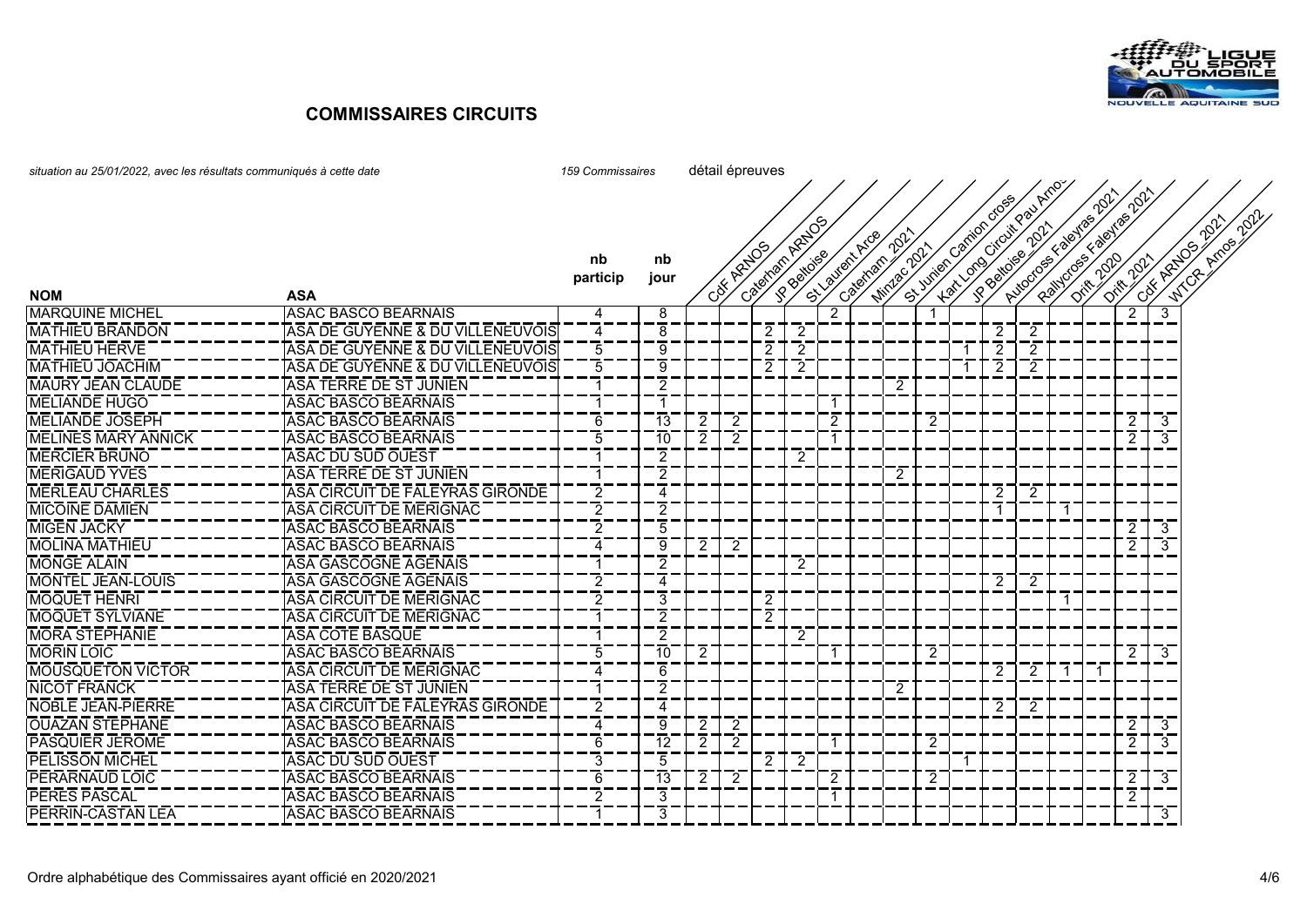

| situation au 25/01/2022, avec les résultats communiqués à cette date | 159 Commissaires                | détail épreuves |                |   |           |   |                |                 |                |                     |                |  |                                                     |                      |                              |   |                       |                |                             |
|----------------------------------------------------------------------|---------------------------------|-----------------|----------------|---|-----------|---|----------------|-----------------|----------------|---------------------|----------------|--|-----------------------------------------------------|----------------------|------------------------------|---|-----------------------|----------------|-----------------------------|
|                                                                      |                                 |                 |                |   |           |   |                |                 |                |                     |                |  |                                                     |                      |                              |   |                       |                | <b>Arrival 2022</b><br>2021 |
| <b>NOM</b>                                                           | <b>ASA</b>                      | nb<br>particip  | nb<br>jour     |   | CSK ARADS |   | Cateman Ratios | St. Valley Arge | Cateman        | 202<br>Mindage 2021 |                |  | Hart Long Citail Pau Arno<br>St Junier carico coses | Autocos E valentas k | <b>PAINDOS &amp; BRITISH</b> |   | <b>Diffusion Coll</b> |                | City Azubarr<br><b>Mich</b> |
| <b>PERSONNE VINCENT</b>                                              | <b>ASAC DU SUD OUEST</b>        | -1              | $\overline{2}$ |   |           | 2 |                |                 |                |                     |                |  |                                                     |                      |                              |   |                       |                |                             |
| <b>PHILIPPEAU GREGORY</b>                                            | ASA CIRCUIT DE MERIGNAC         | $\mathbf{1}$    | $\overline{3}$ |   |           |   |                |                 |                |                     |                |  |                                                     |                      | 3                            |   |                       |                |                             |
| <b>PIETREMONT ALAIN</b>                                              | ASA GASCOGNE AGENAIS            | $\mathbf 1$     | $\overline{2}$ |   |           |   |                |                 | 2              |                     |                |  |                                                     |                      |                              |   |                       |                |                             |
| <b>PINTAS PIERRE-GUY</b>                                             | <b>ASAC BASCO BEARNAIS</b>      | $\overline{2}$  | 4              |   | -2        |   |                |                 |                |                     |                |  |                                                     |                      |                              |   |                       |                |                             |
| <b>POUPIN CHARLES</b>                                                | <b>ASAC DU SUD OUEST</b>        | 2               | 4              |   |           | 2 | -2             |                 |                |                     |                |  |                                                     |                      |                              |   |                       |                |                             |
| <b>POUPIN MARIE-PAULE</b>                                            | <b>ASAC DU SUD OUEST</b>        | $\overline{2}$  | 4              |   |           | 2 | -2             |                 |                |                     |                |  |                                                     |                      |                              |   |                       |                |                             |
| <b>PRIEUR HERVE</b>                                                  | <b>ASA TERRE DE ST JUNIEN</b>   | -1              | $\overline{2}$ |   |           |   |                |                 |                | 2                   |                |  |                                                     |                      |                              |   |                       |                |                             |
| <b>QUENELLE FRANCK</b>                                               | <b>ASA GASCOGNE AGENAIS</b>     | -1              | $\overline{2}$ |   |           |   | 2              |                 |                |                     |                |  |                                                     |                      |                              |   |                       |                |                             |
| <b>QUESSETTE LEO</b>                                                 | <b>ASAC BASCO BEARNAIS</b>      |                 | $\overline{2}$ | 2 |           |   |                |                 |                |                     |                |  |                                                     |                      |                              |   |                       |                |                             |
| <b>QUINSAC CHRISTIAN</b>                                             | <b>ASA GASCOGNE AGENAIS</b>     | $\overline{2}$  | 5              |   |           |   |                |                 | $\overline{2}$ |                     |                |  |                                                     |                      |                              |   |                       | 3              |                             |
| <b>RAUZY HERVE</b>                                                   | <b>ASAC BASCO BEARNAIS</b>      | 6               | 13             | 2 | 2         |   |                | 2               |                |                     | 2              |  |                                                     |                      |                              |   | 2                     | $\overline{3}$ |                             |
| <b>REYMOND THIERRY</b>                                               | <b>ASA TERRE DE ST JUNIEN</b>   | $\overline{c}$  | 4              |   |           |   |                |                 | 2              | 2                   |                |  |                                                     |                      |                              |   |                       |                |                             |
| <b>ROBERT GUY</b>                                                    | ASA ADOUR PAYS BASQUE           | $\mathbf{1}$    | $\overline{3}$ |   |           |   |                |                 |                |                     |                |  |                                                     |                      |                              |   |                       | 3              |                             |
| <b>ROUANET MAXIME</b>                                                | <b>ASAC BASCO BEARNAIS</b>      | $\overline{3}$  | 6              |   |           |   |                |                 |                |                     |                |  |                                                     |                      |                              |   | 2                     | $3-$           |                             |
| <u> ROULIN JEAN-LOUIS</u>                                            | ASA CIRCUIT DE FALEYRAS GIRONDE | $\overline{c}$  | 4              |   |           |   |                |                 |                |                     |                |  | 2                                                   | 2                    |                              |   |                       |                |                             |
| <b>RUBAULT BERNARD</b>                                               | <b>ASA CIRCUIT DE MERIGNAC</b>  | $\mathbf 1$     |                |   |           |   |                |                 |                |                     |                |  |                                                     |                      | $\mathbf 1$                  |   |                       |                |                             |
| <b>RUBAULT JACQUELINE</b>                                            | ASA CIRCUIT DE MERIGNAC         | -1              |                |   |           |   |                |                 |                |                     |                |  |                                                     |                      | $\mathbf 1$                  |   |                       |                |                             |
| <b>SALHA JULIEN</b>                                                  | <b>ASAC BASCO BEARNAIS</b>      | $\mathbf 1$     | $\overline{2}$ |   |           |   |                |                 |                |                     |                |  |                                                     |                      |                              |   | 2                     |                |                             |
| <b>SALLENAVE PATRICK</b>                                             | <b>ASAC BASCO BEARNAIS</b>      | 6               | 10             |   | -2        |   |                |                 |                |                     | -1             |  |                                                     |                      |                              |   | $\overline{2}$        | 3              |                             |
| <b>SALZMANN PATRICK</b>                                              | ASA CIRCUIT DE MERIGNAC         | $\overline{2}$  | 5              |   |           |   |                |                 | 2              |                     |                |  |                                                     |                      |                              | 3 |                       |                |                             |
| <b>SCHRIJVERS BRUNO</b>                                              | <b>ASAC BASCO BEARNAIS</b>      | $\overline{2}$  | $\overline{5}$ | 2 |           |   |                |                 |                |                     |                |  |                                                     |                      |                              |   |                       | 3              |                             |
| SCHRIJVERS CLARISSE                                                  | ASAC BASCO BEARNAIS             | -1              | $\overline{2}$ | 2 |           |   |                |                 |                |                     |                |  |                                                     |                      |                              |   |                       |                |                             |
| <b>SEDZE SERGE</b>                                                   | <b>ASAC BASCO BEARNAIS</b>      | 5               | 8              | 2 | -2        |   |                |                 |                |                     | $\overline{2}$ |  |                                                     |                      |                              |   |                       |                |                             |
| <b>SENAMAUD FEDERIC</b>                                              | <b>ASA SAINT MARTIAL</b>        | -1              | $\overline{2}$ |   |           |   |                |                 |                | 2                   |                |  |                                                     |                      |                              |   |                       |                |                             |
| <b>ISEUVE BERNARD</b>                                                | <b>ASA GASCOGNE AGENAIS</b>     | $\overline{2}$  | 4              |   |           |   |                |                 |                |                     |                |  | $\overline{2}$                                      | 2                    |                              |   |                       |                |                             |
| <b>SGORLON MATTHIEU</b>                                              | <b>ASAC BASCO BEARNAIS</b>      | 3               |                | 2 | 2         |   |                |                 |                |                     |                |  |                                                     |                      |                              |   |                       | 3              |                             |
| SOUBIROU-NOUGUE THIBAULT                                             | <b>ASAC BASCO BEARNAIS</b>      | 3               | 6              | 2 | 2         |   |                |                 |                |                     |                |  |                                                     |                      |                              |   | 2                     |                |                             |
| <b>SOURISSEAU CEDRIC</b>                                             | ASA CIRCUIT DE FALEYRAS GIRONDE | 3               | 6              |   |           |   |                |                 | 2              |                     |                |  | $\overline{2}$                                      | 2                    |                              |   |                       |                |                             |
| <b>TATOUEIX MICHAEL</b>                                              | <b>ASA TERRE DE ST JUNIEN</b>   | $\overline{2}$  | 4              |   |           |   |                |                 | $\overline{2}$ | 2                   |                |  |                                                     |                      |                              |   |                       |                |                             |